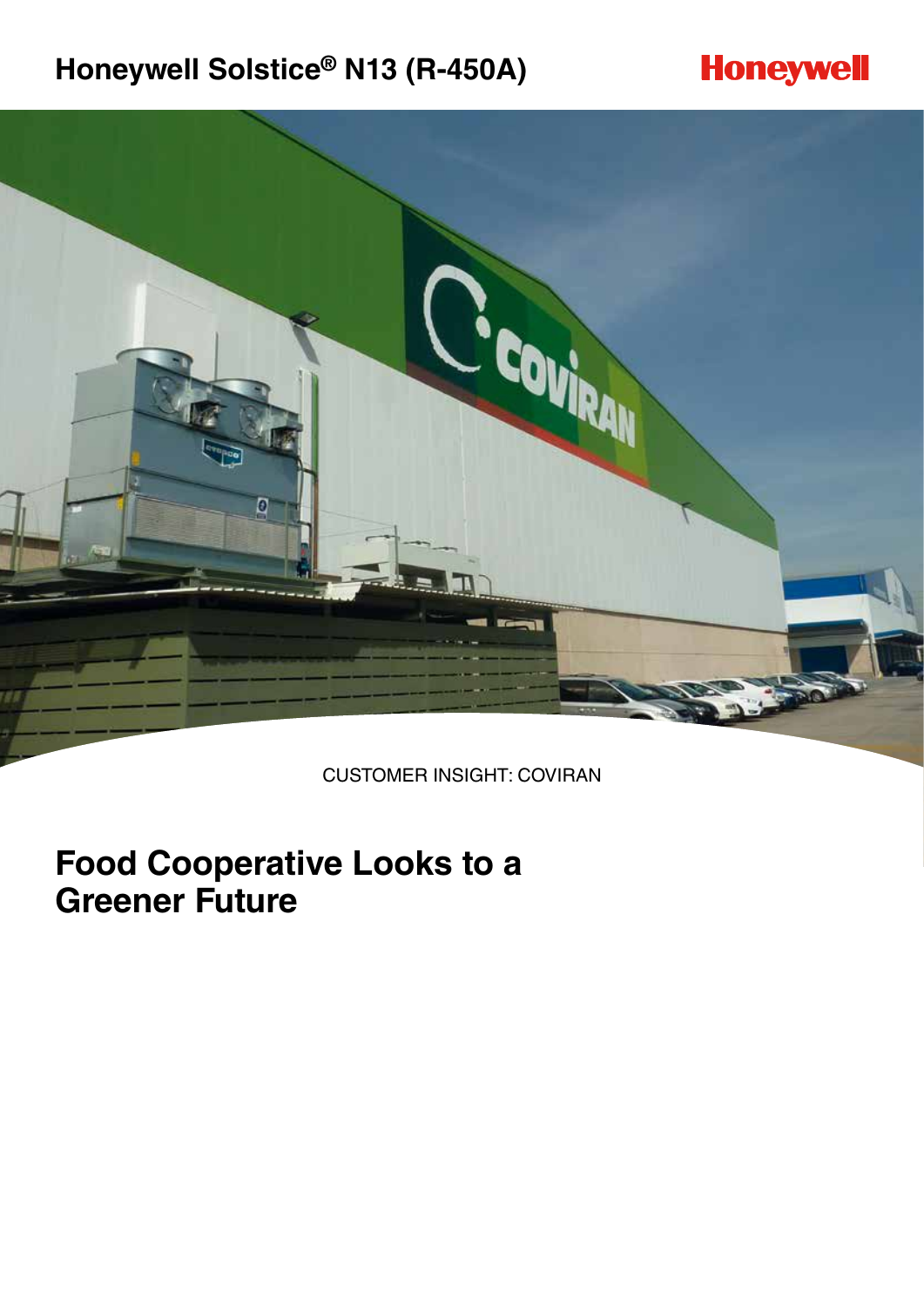# Food Cooperative Looks to a Greener Future

"This architecture seems to be very beneficial both from an environmental sustainability and energy efficiency point of view. With Solstice® N13, this approach brings some certainty as we plan for the future, with a lower refrigerant charge size and much lower GWP, which in turn creates tax advantages."

## **Manuel Serafín Pérez, Industrial Refrigeration Manager, Covirán**

## **Scenario: Placing Refrigeration at the Heart of Sustainable Operations**

Covirán is committed to sustainable development, thus responsibly using all their resources. To achieve this, Covirán works hand-by-hand with members, workers, suppliers and clients.

Covirán is a food distribution company made out of more than 2,800 small and medium-sized independent retailers. Currently this cooperative ranks number 2 in Spain in terms of sales, and number 3 in Portugal. In 2014, Covirán had over 3,245 supermarkets in the Iberian Peninsula.

Covirán's commitment is to the social economy, through continuous investment in local people and communities. The extensive development in recent years and the success of the expansion project into Portugal have earned them awards and recognition.

To increase efficiency in storage and distribution, Covirán serves customers through a complete logistics network of 27 distribution platforms, 3 of them in Portugal. The logistics network is constantly adapting to both the structure and number of warehouses. This has been achieved via a corporate commitment to the incorporation of new members, as well as the expansion and consolidation of the Cooperative in new regions, helping to optimize resources and providing flexibility in order to reach locations not previously served.

High on the business agenda for Covirán is environmental care, and so when the Cooperative needed to install a new

refrigeration system at a logistics centre near Madrid, it worked closely with its specialist partner Systemfrost to develop a solution that would combine best-inclass performance with sustainability.

Systemfrost designed a cascade system utilizing Honeywell's Solstice N13  $(R-450A)$  and  $CO<sub>2</sub>$  (R-744), focusing on meeting key criteria around energy



efficiency, emissions reduction and refrigeration performance. Honeywell's Solstice N13, selected for the MT system, is a new generation HFO refrigerant blend that is a non-flammable, non-ozone depleting replacement for R-134a, with 60% lower Global Warming Potential (GWP).

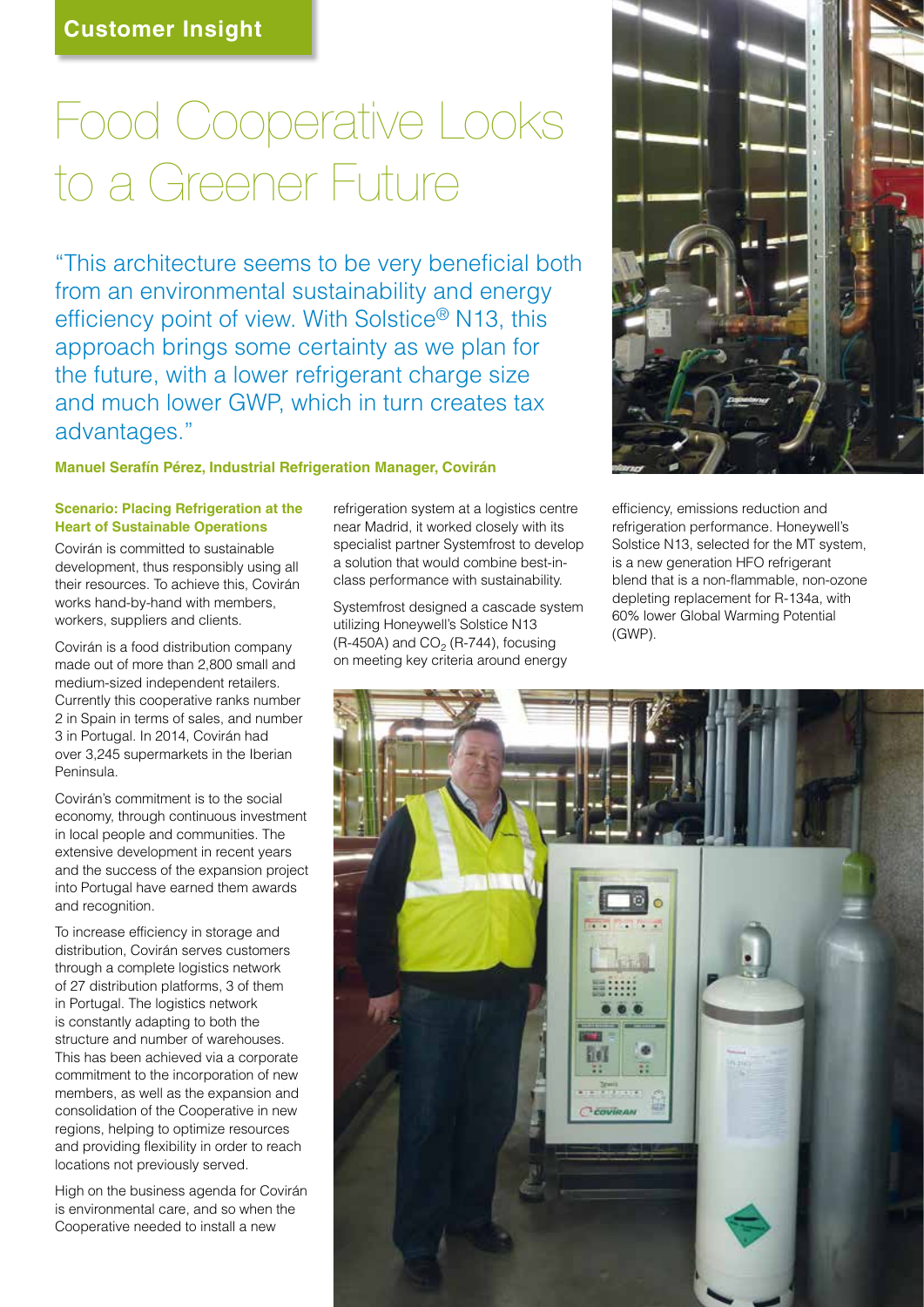

## **System Background: Contributing to Coviran Coslada Goals**

The Covirán Coslada (Madrid) logistics warehouse extends in total to 12,000 m2. The centre employs around 50 people and distributes to Spain's northern regions.

The new refrigeration installation designed by Systemfrost includes 3 freezer rooms, one dual-temperature room and a large, chilled dispatch area, and incorporates two evaporative condensers, one for the  $CO<sub>2</sub>$  side of the system and the other for the mid temperature section.

The machine room has been constructed in a separate housing to optimize ventilation, to afford protection from ambient conditions (rain/wind) and is elevated to minimize material ingress.

The system is remotely monitored by temperature deviation alerts, ensuring a service resolution in less than 2 hours for frozen food and less than 4 hours for chilled food, thereby securing the centre's operations and safeguarding product quality.

The new installation satisfies a key requirement of Covirán's CSR (Corporate Responsibility Programme) to meet sustainability goals as well as social and economic criteria. This commitment extends to a continuous search for the most competitive and environmentally-friendly refrigerants to minimize emissions and improve energy consumption – hence the decision to invest in Solstice N13.

## **Results**

- The system using Solstice N13 (R-450A) is expected to reduce annual energy consumption by more than 3%.
- The system using Solstice N13 is expected to achieve lower direct CO<sub>2</sub> emissions of 60% per year compared to a comparative system using R134a.

## **Feedback: A Greener Approach to Food Logistics**

"This architecture seems to be very beneficial both from an environmental sustainability and energy efficiency point of view. With Solstice N13, this approach brings some certainty as we plan for the future, with a lower refrigerant charge size and much lower GWP, which in turn creates tax advantages."

## **Manuel Serafín Pérez, Covirán**

"R-450A has been easy to handle. We considered the customer's request to improve carbon footprint and worked closely with engineering consultant Tewis to accommodate the lowest possible GWP refrigerant into the most efficient design. R-450A (Solstice N13) provides us with a simple solution. So far, the results have been very positive."

**Eloy Moreno, Systemfrost**

## **System Architecture**

Total charge: 1,020kg of R-450A

|                        | <b>Dispatch</b><br>area                 | <b>Dual</b><br>temperature<br>room     | <b>Freezer rooms</b>                         |                    |
|------------------------|-----------------------------------------|----------------------------------------|----------------------------------------------|--------------------|
|                        |                                         |                                        | CO <sub>2</sub><br>condensing                | Low<br>temperature |
| Packs                  | Zanotti                                 |                                        |                                              |                    |
| Compressors            | $2 \times 4$ MM-22X                     | 4 x Emerson<br>6MU-40X                 | $1 \times 6$ MMD-30X<br>$+2 \times 6$ MM-30X | 2 x 4MA-22X        |
| Controls               | Eliwell                                 |                                        |                                              |                    |
| Tevap $\mathrm{C}$     | $\Omega$                                | $-10^{\circ}$ C                        | $-10^{\circ}$ C                              | $-30^{\circ}$ C    |
| Tcond °C               | $+45^{\circ}$ C                         | $+45^{\circ}$ C                        | $+45^{\circ}$ C                              | $+45^{\circ}$ C    |
| Cooling<br>capacity kW | 53.8                                    | 159                                    | 96.6                                         | 74.3               |
| Refrigerant            | Solstice <sup>®</sup> N13<br>$(R-450A)$ | Solstice N <sub>13</sub><br>$(R-450A)$ | Solstice N <sub>13</sub><br>$(R-450A)$       | $CO2$ (R-744)      |